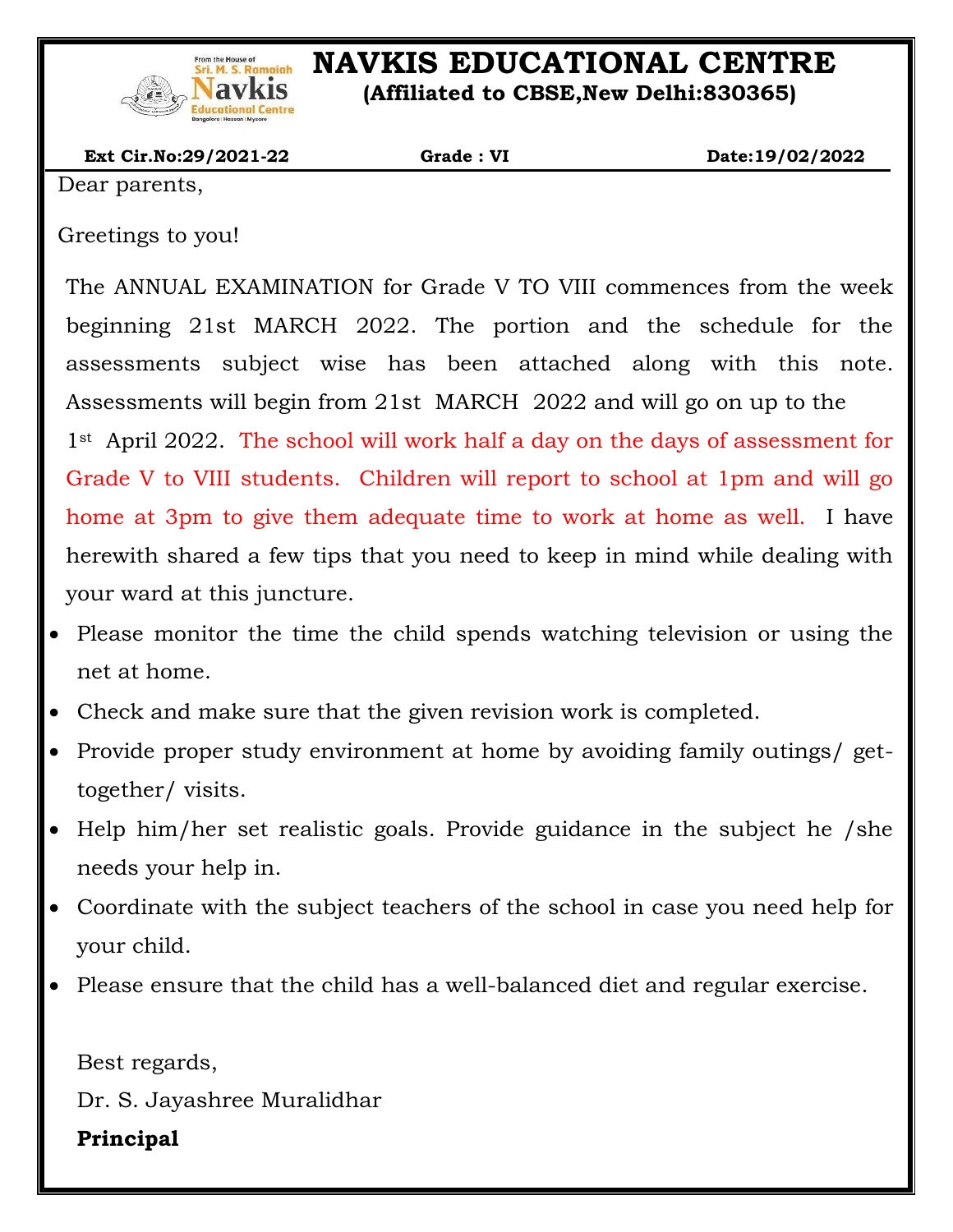## **PORTIONS FOR ANNUAL EXAMINATION -2021-22**

### **GRADE-VI**

| <b>SL</b><br>N <sub>O</sub> | <b>SUBJECT</b>      | <b>PORTIONS</b>                                                                                                                                                               |  |
|-----------------------------|---------------------|-------------------------------------------------------------------------------------------------------------------------------------------------------------------------------|--|
| $\mathbf{1}$                | <b>ENGLISH</b>      | Literature:<br>1. Pret in the House<br>2. The Hotel Stefani<br>3. The Spider and the Fly (poem)<br>4. The Cop and the Anthem<br>5. Day Break (poem)<br>6. Say the Right Thing |  |
|                             |                     | <b>Course Book:</b><br>Unit 4 - Playing Fair (Section 1,2,3)<br>Unit $5 - A$ Brush With Art (Section 2,3)<br>Unit 6 - The Unexplained (Section 1,2,3)                         |  |
|                             |                     | <b>Work Book:</b><br>Work Sheet 4 - Playing Fair<br>Work Sheet 5 - A Brush with Art<br>Work Sheet 6 - The Unexplained<br><b>Grammar</b>                                       |  |
| 2                           | <b>II LANGUAGE</b>  | ಗದ್ಯ                                                                                                                                                                          |  |
|                             | <b>KANNADA</b>      | 1. ಧನ್ಯವಾದ ಹೇಳಿದ ಕೊಕ್ಕರೆ                                                                                                                                                      |  |
|                             |                     | 2. ಮೆರವಣಿಗೆ                                                                                                                                                                   |  |
|                             |                     | 3. ಯಾಣ ಕುರಿತೊಂದು ಪತ್ರ                                                                                                                                                         |  |
|                             |                     | ಪದ್ಯ                                                                                                                                                                          |  |
|                             |                     | 1. ಹೊಸ ಬಾಳು                                                                                                                                                                   |  |
|                             |                     | 2. ಹೈದಯ ವಚನಗಳು                                                                                                                                                                |  |
|                             |                     | 3. ಕಿತ್ತೂರ ಕೇಸರಿ                                                                                                                                                              |  |
|                             |                     | ಪೂರಕ ಪಾಠಗಳು                                                                                                                                                                   |  |
|                             |                     | 1. ಹುಚ್ಚು ಹುರುಳು                                                                                                                                                              |  |
|                             |                     | 2. ಇರುವೆ                                                                                                                                                                      |  |
|                             |                     | * ವ್ಯಾಕರಣ                                                                                                                                                                     |  |
| 3                           | <b>III LANGUAGE</b> | ಗದ್ಯ                                                                                                                                                                          |  |
|                             | <b>KANNADA</b>      | 1. ಸತ್ಯವಂತ ಬಾಲಕ                                                                                                                                                               |  |
|                             |                     | 2. ಮಂಗಗಳ ಉಪವಾಸ                                                                                                                                                                |  |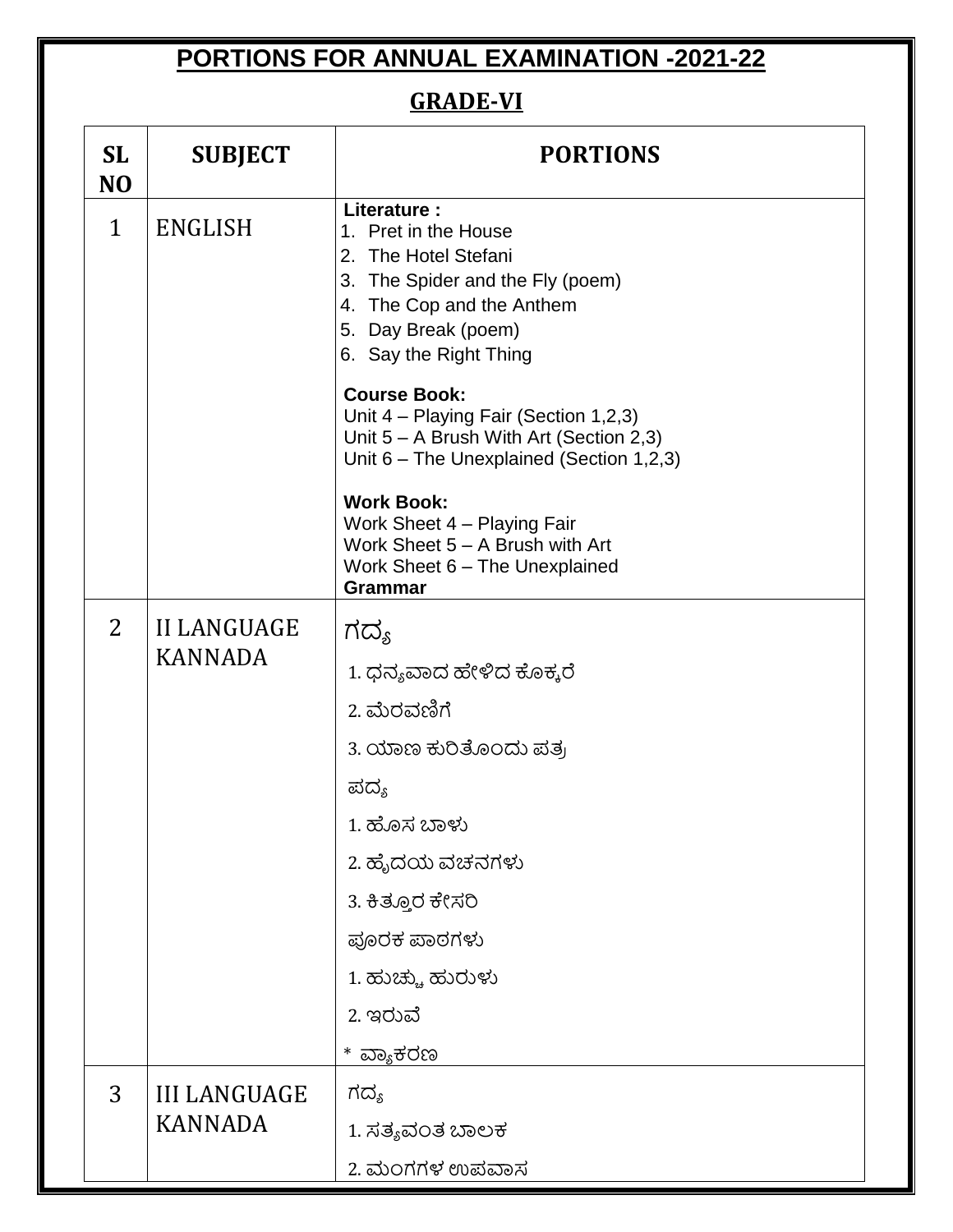|                |                     | 3.ನೇಗಿಲು                                      |  |
|----------------|---------------------|-----------------------------------------------|--|
|                |                     | 4. ಸರಳತೆ                                      |  |
|                |                     | <u>5. ಕಡಲು</u>                                |  |
|                |                     | 6. ಸಹಬಾಳ್ವೆ                                   |  |
|                |                     | 7. ಕಾವೇರಿ                                     |  |
|                |                     | 8. ತಾಯಿ                                       |  |
| 4              | <b>II LANGUAGE</b>  | 1. और मैं ने गणतंत्र की पेरेड देख ली<br>२. पद |  |
|                | <b>HINDI</b>        | ३. खेल                                        |  |
|                |                     | 4. लालबहादुर का प्रण<br>5. सिर्फ एक दिन       |  |
|                |                     | 6. पेडों के संग बढना सीखो                     |  |
|                |                     | 7. शाइनिंग इंडिया-सायना-सानिया                |  |
|                |                     | 8. मैं मजदूर हूँ<br>9. हींगवाला               |  |
| 5              | <b>III LANGUAGE</b> | 1.घोंसला किसका                                |  |
|                |                     | 2. और करो नकल<br>3. खरगोश और हाथी             |  |
|                | <b>HINDI</b>        | 4. तारे                                       |  |
|                |                     | 5. चिडियाँ नहाईं<br>6. कैसा शोर ?             |  |
|                |                     | 7. बीरबल की सोच से                            |  |
| 6              | <b>MATHEMATICS</b>  | 8. हम भारत की शान है                          |  |
|                |                     | 1. Fractions                                  |  |
|                |                     | 2.Decimals                                    |  |
|                |                     | 3. Introduction to algebra                    |  |
|                |                     | 4. Linear equations                           |  |
|                |                     | 5. Ratio and proportion                       |  |
|                |                     | 6. Basic Geometrical ideas                    |  |
|                |                     | 7.3 Dimensional Shapes                        |  |
|                |                     | 8.Construction                                |  |
|                |                     | 9. Perimeter and Area                         |  |
|                |                     | 10. Data Handling                             |  |
| $\overline{7}$ | <b>SCIENCE</b>      | 1. Living and nonliving                       |  |
|                |                     | 2. The plant world                            |  |
|                |                     |                                               |  |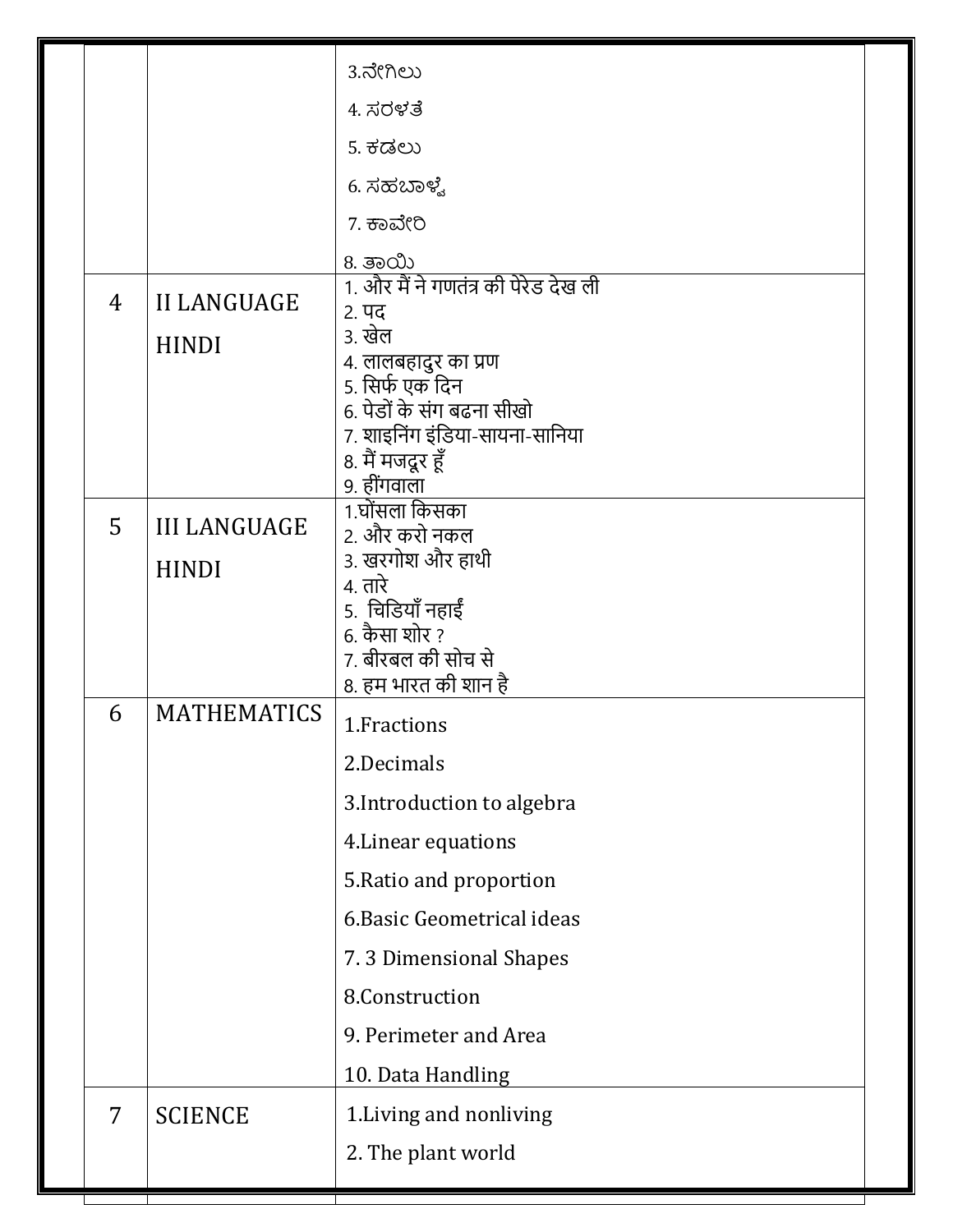|    |                                | 3. Movements in the body                                   |
|----|--------------------------------|------------------------------------------------------------|
|    |                                | 4. Adaptations in living organisms                         |
|    |                                | 5. Electricity and Circuits                                |
|    |                                | 6. Magnets and their effects<br>7.Air around us            |
| 8  | SOCIAL                         | History:                                                   |
|    | <b>SCIENCE</b>                 | 1. New Ideas and New Religion                              |
|    |                                | 2. The First Empire: The Mauryas                           |
|    |                                | 3. India from the $4th$ Century CE to the $7th$ Century CE |
|    |                                | 4. Flowering Of Culture and Science                        |
|    |                                | Geography:                                                 |
|    |                                | 1. Climate of India                                        |
|    |                                | 2. Natural Vegetation and Wildlife                         |
|    |                                | 3. Rotation and Revolution                                 |
|    |                                | <b>Social and Political Life</b>                           |
|    |                                | 1. Rural Livelihoods                                       |
|    |                                | 2. Urban Livelihoods                                       |
| 9  | COMPUTER                       | 1. Microsoft Excel 2010                                    |
|    | <b>SCIENCE</b>                 | 2. Editing a Worksheet                                     |
|    |                                | 3. Introducing Python                                      |
|    |                                | 4. More on Python                                          |
|    |                                | 5. Internet services                                       |
| 10 | <b>GENERAL</b><br>KNOWLEDGE    | <b>Current Affairs</b>                                     |
| 11 | <b>ART AND</b><br><b>CRAFT</b> | Village Scenery                                            |

 $\overline{\phantom{a}}$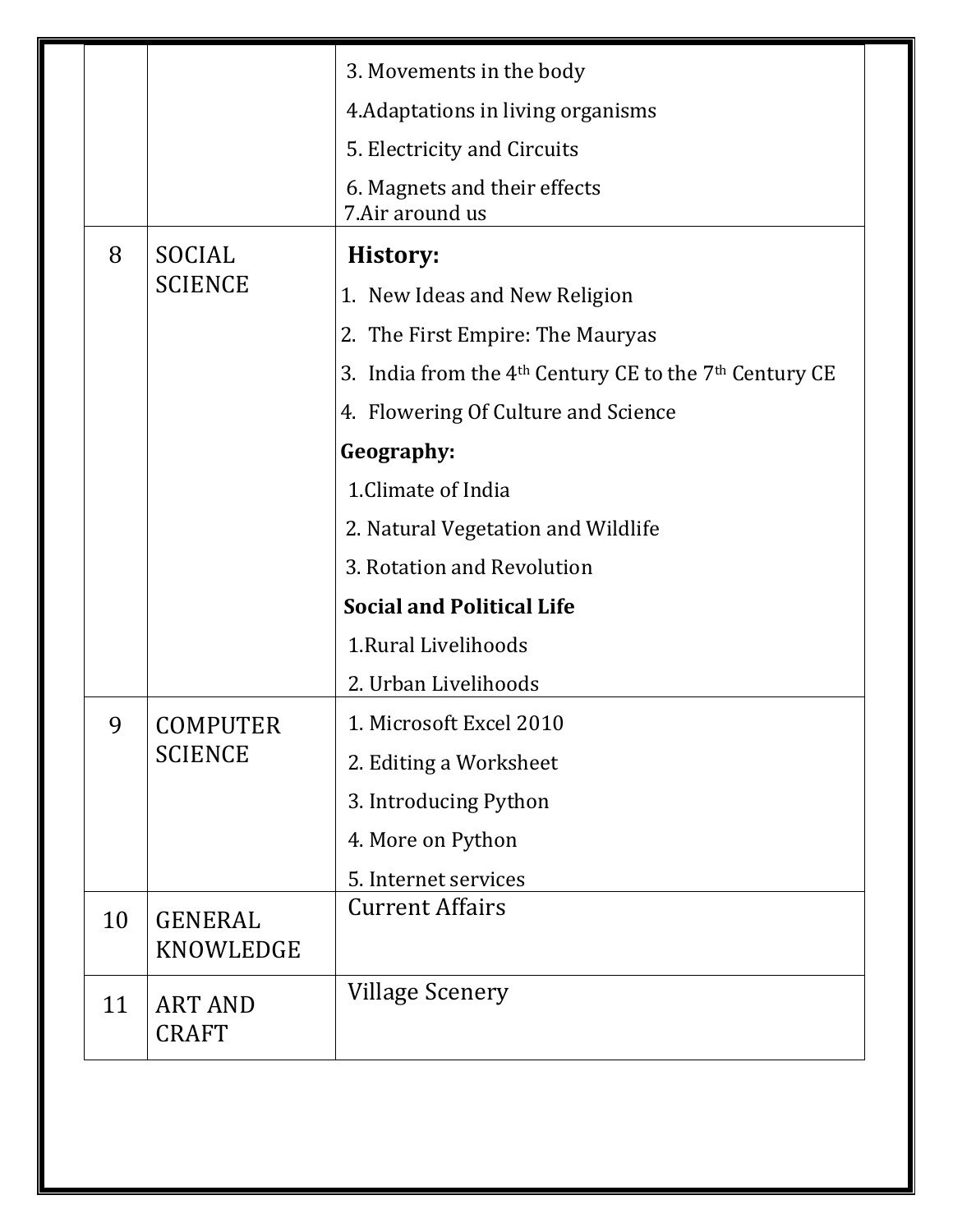## **PATTERN FOR ANNUAL EXAMINATION -2021-22**

#### **GRADE-VI**

| <b>SL</b><br>N <sub>O</sub> | <b>SUBJECT</b>     | <b>PATTERNS</b>                                                                             |                            |
|-----------------------------|--------------------|---------------------------------------------------------------------------------------------|----------------------------|
| $\mathbf{1}$                | <b>ENGLISH</b>     | <b>TOTAL MARKS: 40</b>                                                                      |                            |
|                             |                    | Q.1. Read the following passage carefully and answer the<br>following questions. (any five) | $1 X 5 = 5$                |
|                             |                    | Q.2. Read the following passage carefully and answer the<br>following questions. (any five) | $1 X 5 = 5$                |
|                             |                    | SECTION - B WRITING AND GRAMMAR - 10 MARKS                                                  |                            |
|                             |                    | Q.3 E- Mail Writing (formal)                                                                | 5                          |
|                             |                    | <b>OR</b><br>Complete the story based on the given outline                                  |                            |
|                             |                    | Q.4 . Fill in the blanks with appropriate prepositions. $2 \times 1 = 2$                    |                            |
|                             |                    | Q.5. Fill in the blanks with the words that are antonyms of the                             |                            |
|                             |                    | $2 X 1 = 2$<br>words given in the brackets.                                                 |                            |
|                             |                    | Q.6. Fill in the blank with the correct form of the verbs<br>(simple past/past perfect)     | $2 \times \frac{1}{2} = 1$ |
|                             |                    | <b>SECTION - C- LITERATURE</b>                                                              |                            |
|                             |                    | Q.7. Answer any six questions in $30 - 40$ words each 6 x 2= 12                             |                            |
|                             |                    | Q.8. Answer any two of the following in about 120 words each.<br>$4 X 2 = 8$                |                            |
| $\overline{2}$              | <b>II LANGUAGE</b> |                                                                                             | ಅಂಕಗಳು: ೪೦                 |
|                             | <b>KANNADA</b>     | ೧. ಅಪಠಿತ ಗದ್ಯ ಓದಿ , ಪ್ರಶೈಗಳಿಗೆ ಉತ್ತರಿಸಿ                                                     | 4                          |
|                             |                    | ೨. ಟಿಪ್ಬಣಿ ರಚನೆ                                                                             | 3                          |
|                             |                    | ೩. ಪತ್ರ ಲೇಖನ<br>೪. ಪದಗಳ ಅರ್ಥ                                                                | 3<br>$\overline{2}$        |
|                             |                    | ೫. ಸಮಾನಾರ್ಥಕ ಪದ                                                                             | $\overline{2}$             |
|                             |                    | ೬. ಪದ್ಯ ಪೂರ್ಣಗೊಳಿಸಿ                                                                         | 3                          |
|                             |                    | ೭. ಸ್ವಂತ ವಾಕ್ಯ ರಚನೆ                                                                         | $\overline{2}$             |
|                             |                    | ೮. ತತ್ಸಮ – ತದ್ಭವ                                                                            | $\overline{2}$             |
|                             |                    | ೯. ಯಾರು ಯಾರಿಗೆ ಹೇಳಿದರು?                                                                     | 3                          |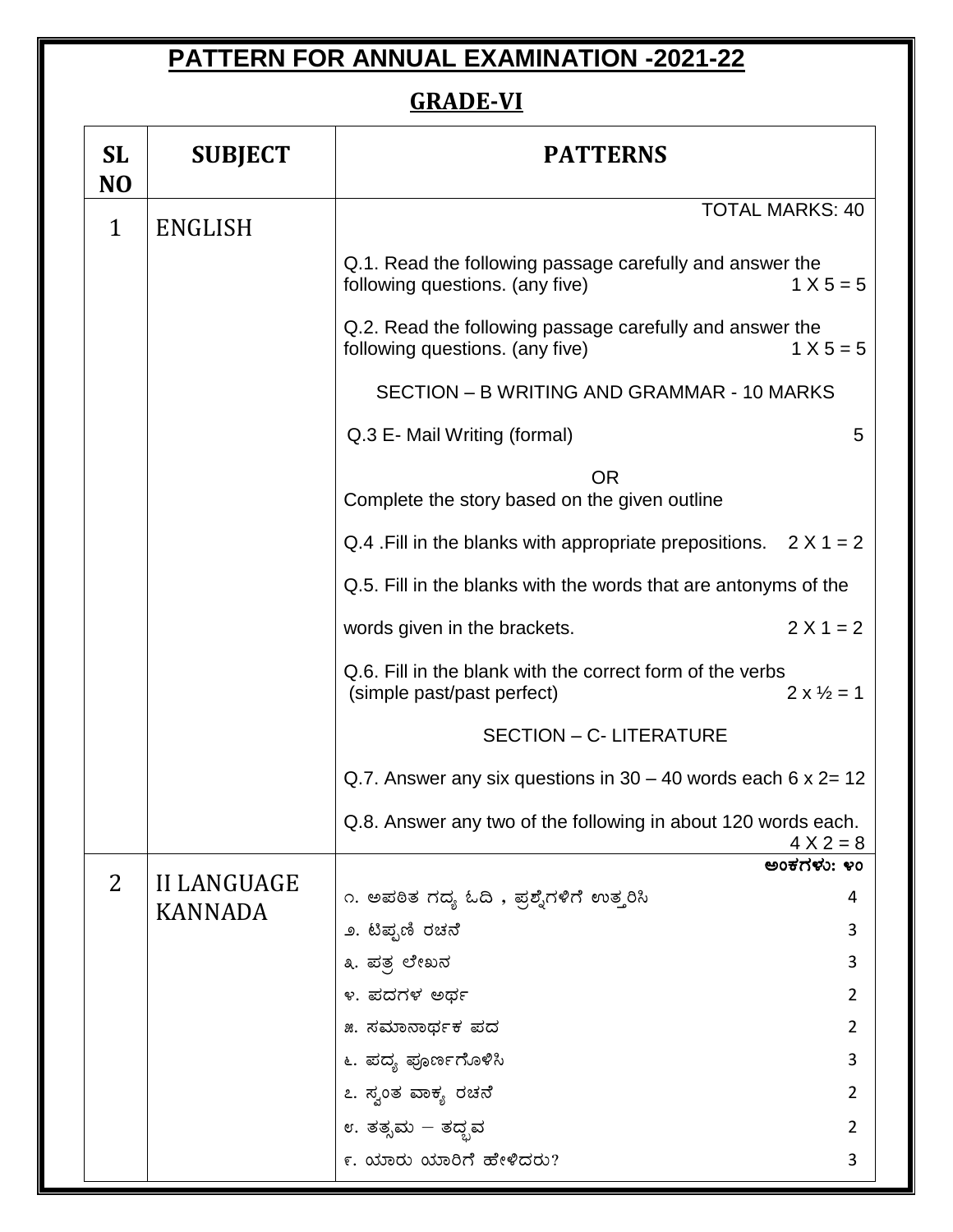|   |                     | ೧೦. ಒಂದು ವಾಕ್ಯ                                                                 | 4              |
|---|---------------------|--------------------------------------------------------------------------------|----------------|
|   |                     | ೧೧. ೨–೩ ವಾಕ್ಯ                                                                  | 6              |
|   |                     | ೧೨. ೫–೬ ವಾಕ್ಯ                                                                  | 6              |
| 3 | <b>III LANGUAGE</b> | ಅಂಕಗಳು: ೪೦                                                                     |                |
|   | <b>KANNADA</b>      | ೧. ಗದ್ಯ ಓದಿ ಪ್ರಶ್ನೆಗಳಿಗೆ ಉತ್ತರಿಸಿ.                                             | 4              |
|   |                     | ೨. ಟಿಪ್ಬಣಿ ರಚನೆ                                                                | 3              |
|   |                     | ೩. ಪತ್ರ ಲೇಖನ                                                                   | 3              |
|   |                     | ೪. ಪದಗಳ ಅರ್ಥ                                                                   | 2              |
|   |                     | ೬. ವಿರುದ್ಧ ಪದ                                                                  | $\overline{2}$ |
|   |                     | ೭. ಸ್ವಂತ ವಾಕ್ಯ ರಚನೆ                                                            | 2              |
|   |                     | ೮. ಪದ್ಯ ಪೂರ್ಣಗೊಳಿಸಿ                                                            | 2              |
|   |                     | ೯. ಕೂಡಿಸಿ ಬರೆಯಿರಿ                                                              | $\overline{2}$ |
|   |                     | ೧೦. ವಾಕ್ಯ ಸರಿಪಡಿಸಿ ಬರೆಯಿರಿ                                                     | 2              |
|   |                     | ೧೧. ಹೊಂದಿಸಿ ಬರೆಯಿರಿ                                                            | $\overline{2}$ |
|   |                     | ೧೨. ಬಿಟ್ಟ ಸ್ಥಳ ತುಂಬಿರಿ                                                         | 4              |
|   |                     | ೧೩. ಯಾರು ಯಾರಿಗೆ ಹೇಳಿದರು?                                                       | 4              |
|   |                     | ೧೪. ಒಂದು ವಾಕ್ಯ                                                                 | 4              |
|   |                     | ೧೫. ೨–೩ ವಾಕ್ಯ                                                                  | 4              |
| 4 | <b>II LANGUAGE</b>  | <b>TOTAL MARKS: 40</b>                                                         |                |
|   |                     | 1.दिए गए गद्यांश को पढकर पूछे गए प्रश्नों के उत्तर लिखिए ।                     | 4              |
|   | <b>HINDI</b>        | 2. समास विग्रह कीजिए ।<br>3. सार्थक शब्द का निर्माण कीजिए ।                    | 2              |
|   |                     | 4. समानार्थक शब्द लिखिए ।                                                      | 2<br>2         |
|   |                     | 5. विलोम शब्द लिखिए ।                                                          | 2              |
|   |                     | 6. अनेक शब्दों के लिए एक शब्द लिखिए ।                                          | 2              |
|   |                     | 7. निम्नलिखित शब्दों में संधि-विच्छेद कीजिए ।                                  | 2              |
|   |                     | 8. रिक्त स्थान पूर्ति कीजिए ।                                                  | 2              |
|   |                     | 9. दिए गए प्रश्नों के उत्तर एक वाक्य में लिखिए ।                               | 6              |
|   |                     | 10. दिए गए प्रश्नों में से किसी चार प्रश्नों व्यके उत्तर दो या तीन वाक्यों में |                |
|   |                     | लिखिए ।                                                                        | 8              |
|   |                     | 11. दिए गए चित्र को देखकर अपनी कल्पना के अनुसार उसका वर्णन<br>कीजिए ।          |                |
|   |                     | 12. पत्रलेखन                                                                   | 4<br>4         |
|   |                     | <b>TOTAL MARKS: 40</b>                                                         |                |
| 5 | <b>III LANGUAGE</b> | 1.दिए गए गद्यांश को पढकर पूछे गए प्रश्नों के उत्तर लिखिए ।                     | 4              |
|   | <b>HINDI</b>        | 2. शब्दार्थ लिखिए ।                                                            | 2              |
|   |                     | ३. विलोम शब्द लिखिए ।                                                          | $\overline{2}$ |
|   |                     | 4. वचन बदलिए ।                                                                 |                |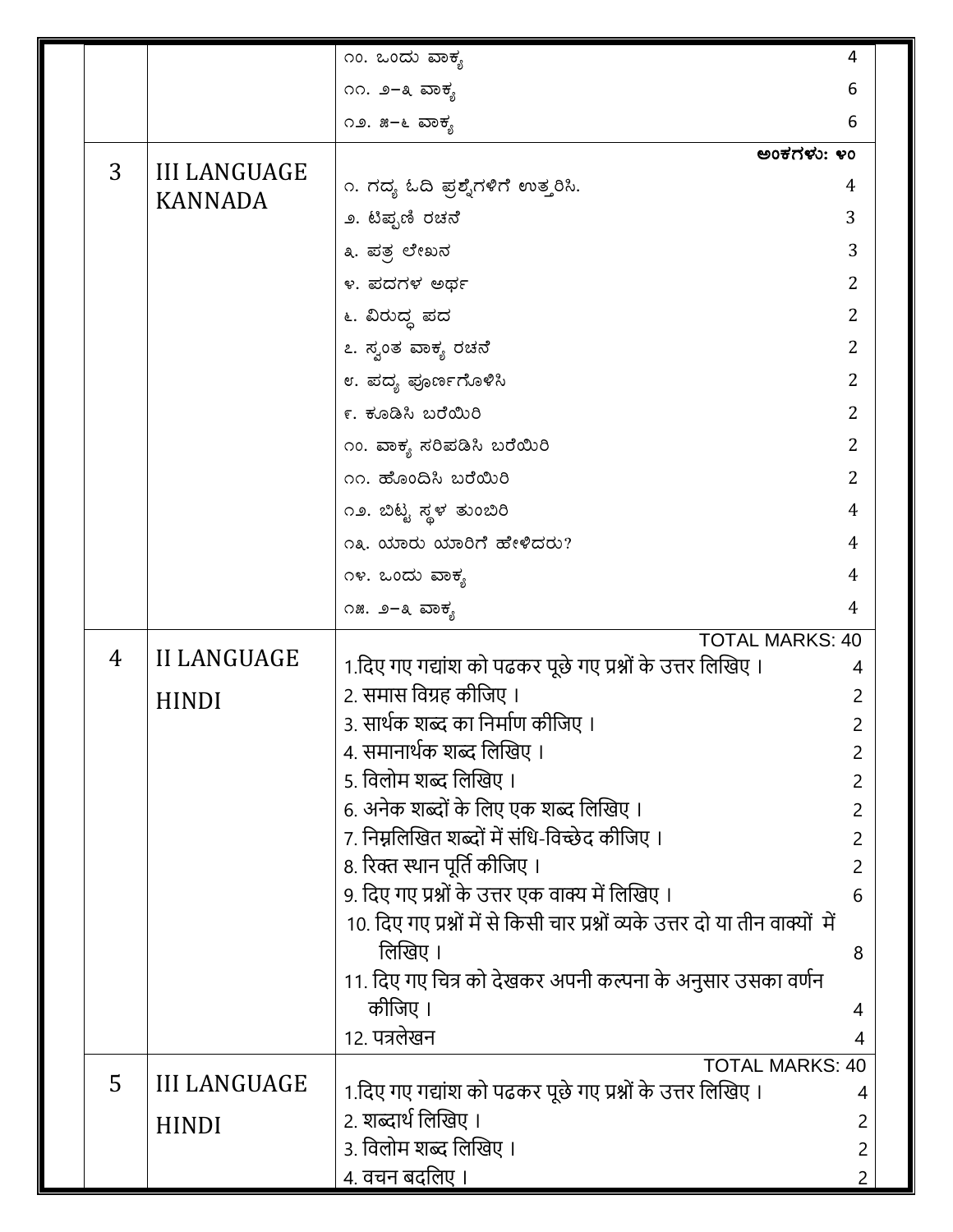|   |                          | 5. समानार्थक शब्द लिखिए ।<br>$\overline{2}$                            |                        |  |
|---|--------------------------|------------------------------------------------------------------------|------------------------|--|
|   |                          | 6. दिए गए शब्दों के लिए अनुस्वार या अनुनासिक चिह्न लगाइए ।<br>2        |                        |  |
|   |                          | 7. इन संयुक्ताक्षरों से नए शब्द बनाइए ।<br>2                           |                        |  |
|   |                          | 8. खाली जगह भरिए।<br>2                                                 |                        |  |
|   |                          | 9. दिए गए शब्दों की पंक्तियों में से जो मेल नहीं खाता उसे अलग कीजिए। 3 |                        |  |
|   |                          | 10. दिए गए शब्दों में से जो समान तुकवाले शब्द नहीं है उसे छाँटकर लिखिए |                        |  |
|   |                          |                                                                        |                        |  |
|   |                          | 11. कविता की पंक्तियाँ पूर्ण कीजिए ।                                   | 3                      |  |
|   |                          | 12. किसने, किससे कहा ?                                                 | 3                      |  |
|   |                          | 13. दिए गए प्रश्नों के उत्तर एक वाक्य में लिखिए ।                      | 8                      |  |
|   |                          | 14. अनुच्छेद                                                           | 3                      |  |
| 6 | <b>MATHEMATICS</b>       |                                                                        | <b>TOTAL MARKS: 40</b> |  |
|   |                          | <b>Section A</b>                                                       | $6X1 = 6$              |  |
|   |                          | Section B                                                              | $5 X 2 = 10$           |  |
|   |                          | Section C                                                              | $4 X 3 = 12$           |  |
|   |                          | Section D                                                              | $3 X 4 = 12$           |  |
|   |                          |                                                                        |                        |  |
| 7 | <b>SCIENCE</b>           | <b>TOTAL MARKS: 40</b>                                                 |                        |  |
|   |                          | <b>SECTION A</b><br>I. Choose the correct answer.<br>$3 X 1 = 3$       |                        |  |
|   |                          | II. Fill in the blanks.                                                | $2 X 1 = 2$            |  |
|   |                          | <b>SECTION B</b>                                                       |                        |  |
|   |                          | III. Answer the following in two sentences.                            | $4 X 2 = 8$            |  |
|   |                          | <b>SECTION C</b><br>IV. Answer the following in three sentences.       | $4 X 3 = 12$           |  |
|   |                          |                                                                        |                        |  |
|   |                          | <b>SECTION D</b>                                                       |                        |  |
|   |                          | V. Answer the following questions in detail.<br>$3 X 5 = 15$           |                        |  |
|   |                          | <b>TOTAL MARKS: 40</b>                                                 |                        |  |
| 8 | SOCIAL<br><b>SCIENCE</b> | 1. Section- A Very Short Answer type question<br>$2X5 = 10$            |                        |  |
|   |                          | 2. Section - B Short Answer type question<br>$3X3 = 9$                 |                        |  |
|   |                          | $5X 2=10$<br>3 . Section - C Long Answer type question                 |                        |  |
|   |                          | $4x 2=8$<br>4. Section -D Case based question                          |                        |  |
|   |                          | $1X3=3$<br>5. Section - E Map based question                           |                        |  |
|   |                          |                                                                        |                        |  |